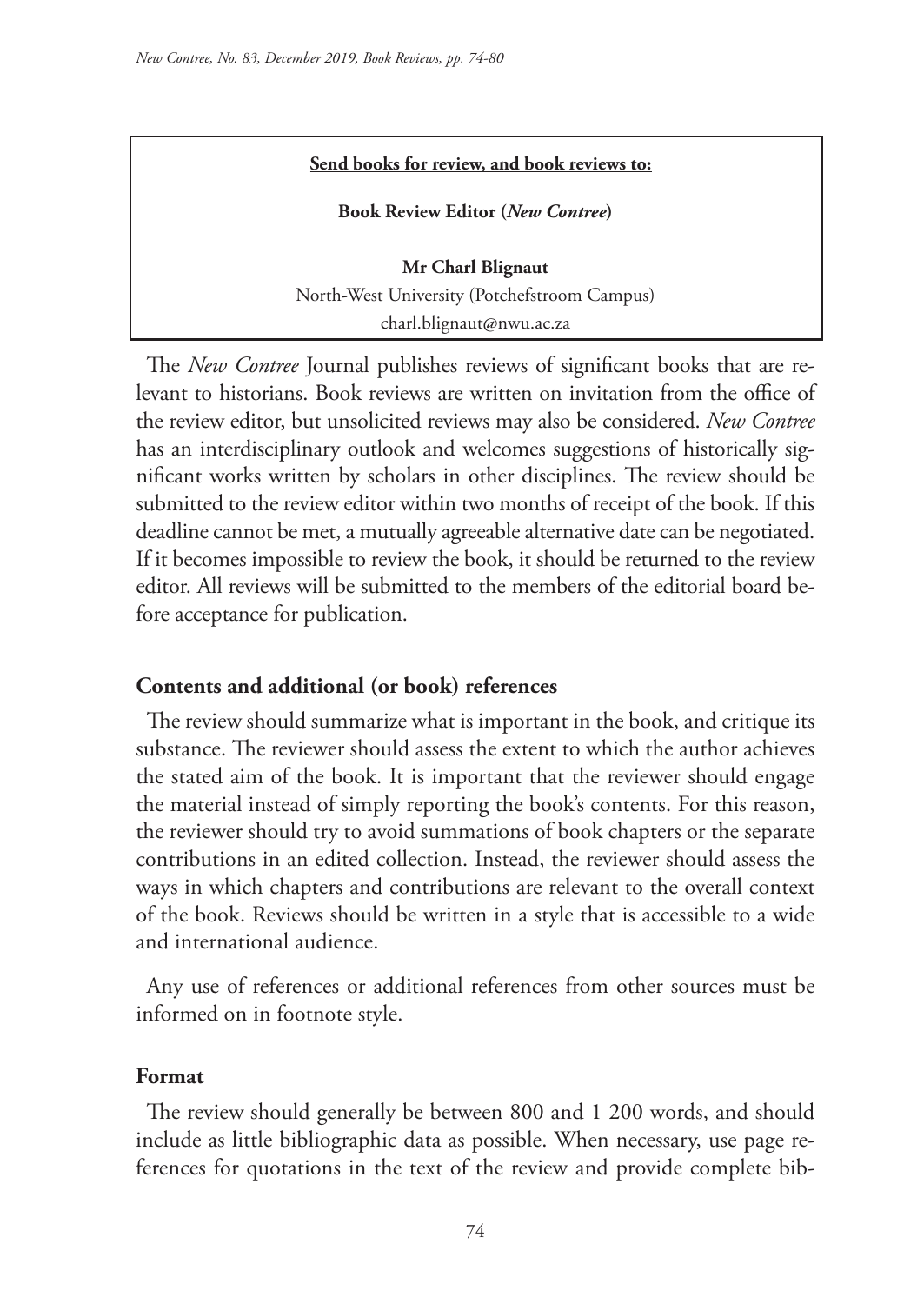liographic details of the source. The review should begin with a heading that includes all the bibliographic data. The elements of the heading should be arranged in the order presented in the following example:

*The early mission in South Africa/Die vroeë sending in Suid-Afrika, 1799-1819*. Pretoria: Protea Book House, 2005, 272 pp., map, chronology, bibl., index. ISBN: 1-9198525-42-8. By Karel Schoeman.

Do not indent the first line of the first paragraph, but indent the first line of all successive paragraphs. Use double spacing for the entire review. Add your name and institutional affiliation at the end of the review. Accuracy of content, grammar, spelling, and citations rests with the reviewer, and we encourage you to check these before submission. Reviews may be transmitted electronically as a Word file attachment to an email to the review editor. If you have additional questions, please contact the Book Review Editors.

# *Shadow state: The politics of state capture*

## **(Johannesburg, WITS University Press, 2018, 159pp. ISBN 978-1- 77614-212-5)**

### **Ivor Chipkin & Mark Swilling**

Emile C Coetzee *Mahikeng Campus of the North-West University* 24117889@nwu.ac.za

The writing of exposés about the scandals of government is nothing new in South Africa. As the latest work of Heynie Heydenrych proved, the journalist Eugene N Marais wrote obsessively about the scandals of the Paul Kruger administration during the last decade of the ZAR.<sup>1</sup> Government scandals did not disappear with the advent of the 20<sup>th</sup> century. Especially the National Party would deliver their fair share of scandals such as the Information Scandal in the late 1970s. Just so, the African National Congress (ANC) is also not innocent when it comes to the misuse and abuse of government power. Paul Holden has already showcased this in his book about the Arms Scandal

<sup>1</sup> H Heydenrych, *Skermutselings en skandale Paul Kruger deur ander oë, 1890-1895* (Pretoria, Imprimatur, 2017).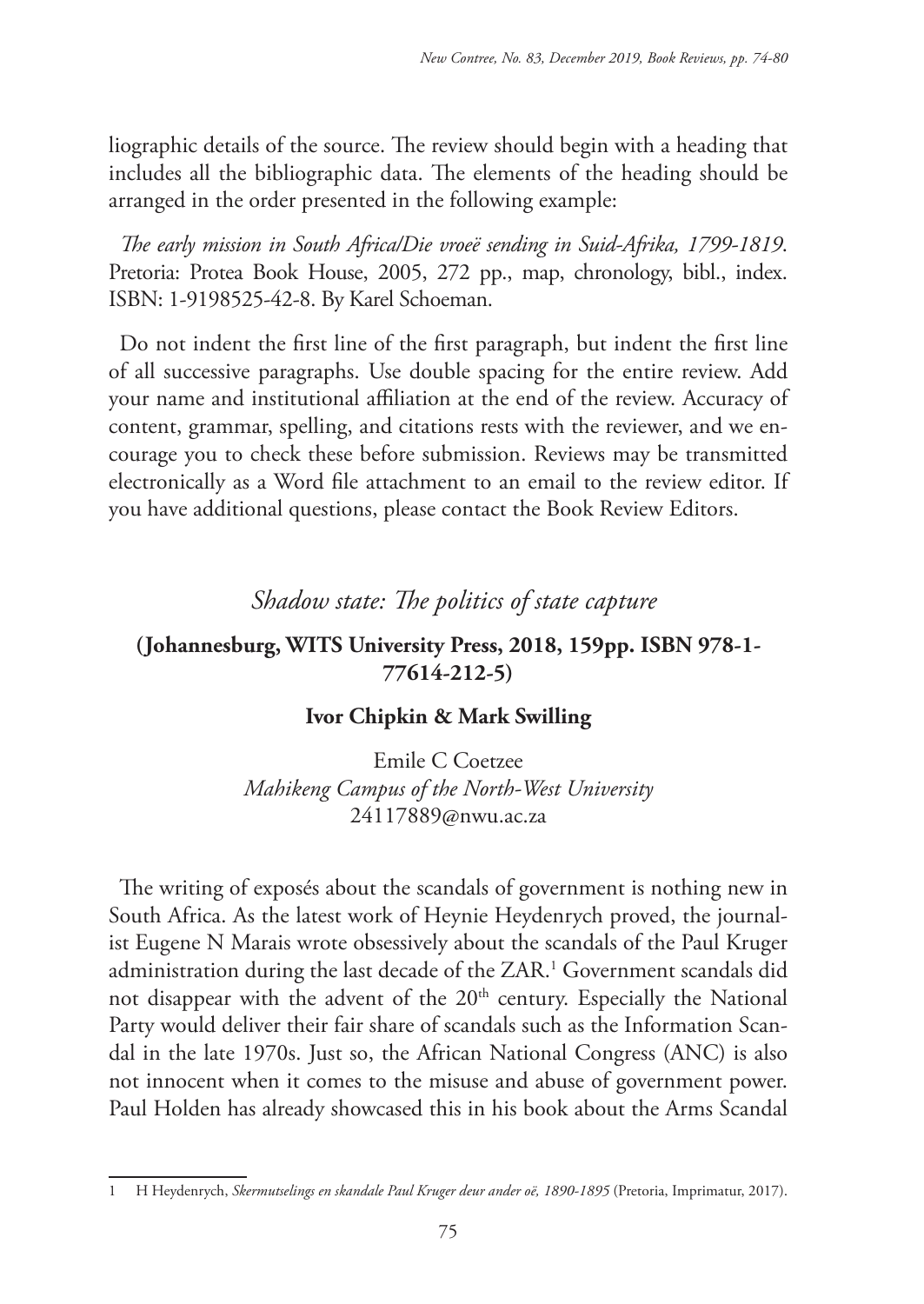of 1993.<sup>2</sup> If Sir John Dalberg-Acton's famous phrase "Power corrupts but absolute power corrupts absolutely" is true then this book by Ivor Chipkin and Mark Swilling will most certainly be of great importance in any historical case of State capturing against the Zuma administration (2009-2018).

Ivor Chipkin is the founding director of the Public Administration Research Institute (PARI) which is linked to the University of the Witwatersrand and the University of Cape Town. Chipkin has already made bold strides in institutional studies. His co-author Mark Swilling is a Distinguished Professor in Sustainable Development at the University of Stellenbosch. His prime research focus is defined as the study of societal transitions especially within governance. They were assisted by a pantheon of researchers, some who gave a pseudonym out of fear of what could happen if their real name was to be made known. It was a fear not unfounded. Every South African can attest about the struggles and frustrations of living under the Zuma administration and the mess that President Jacob Zuma, his posse of conspirators and the infamous Gupta family (henceforth Guptas) created in South Africa. There was skulduggery committed in the offices and houses (such as the Guptas' house in Saxonwold) of elected government officials and representatives of the private sector. If there was ever a time when the World needed a clarification of what happened when these political officials and businessmen met and conspired, it is now. Chipkin *et al.* provide a great deal of clarity in this book about how the South African Constitutional State became a vassal of the Shadow State that was planned through malice of forethought. A Shadow State that had no intention to help the destitute in South Africa, help to develop the country's economy or to keep the societal relations between communities healthy and respectful. This Shadow State would have still continued to sow its malice if it was not, based on this book's argument, for the conscience of Minister Pravin Gordhan and Deputy Minister Mcebisi Jonas.

It is explained at the very beginning of this book that the Guptas met with Deputy Minister Jonas and tried to bribe him with a gigantic sum of money for the sake of his loyalty to them. They wanted Jonas to become the Minister of Finance and make sure that the country's Treasury would be opened to them and their schemes. Confronted with the proposition, Jonas refused their offer and found it appalling. What followed was his dismissal and an opportunity to convey his concerns to Swilling, a former colleague of his from

<sup>2</sup> P Holden, *The arms deal in your pocket* (Johannesburg, Jonathan Ball Publishers, 2008).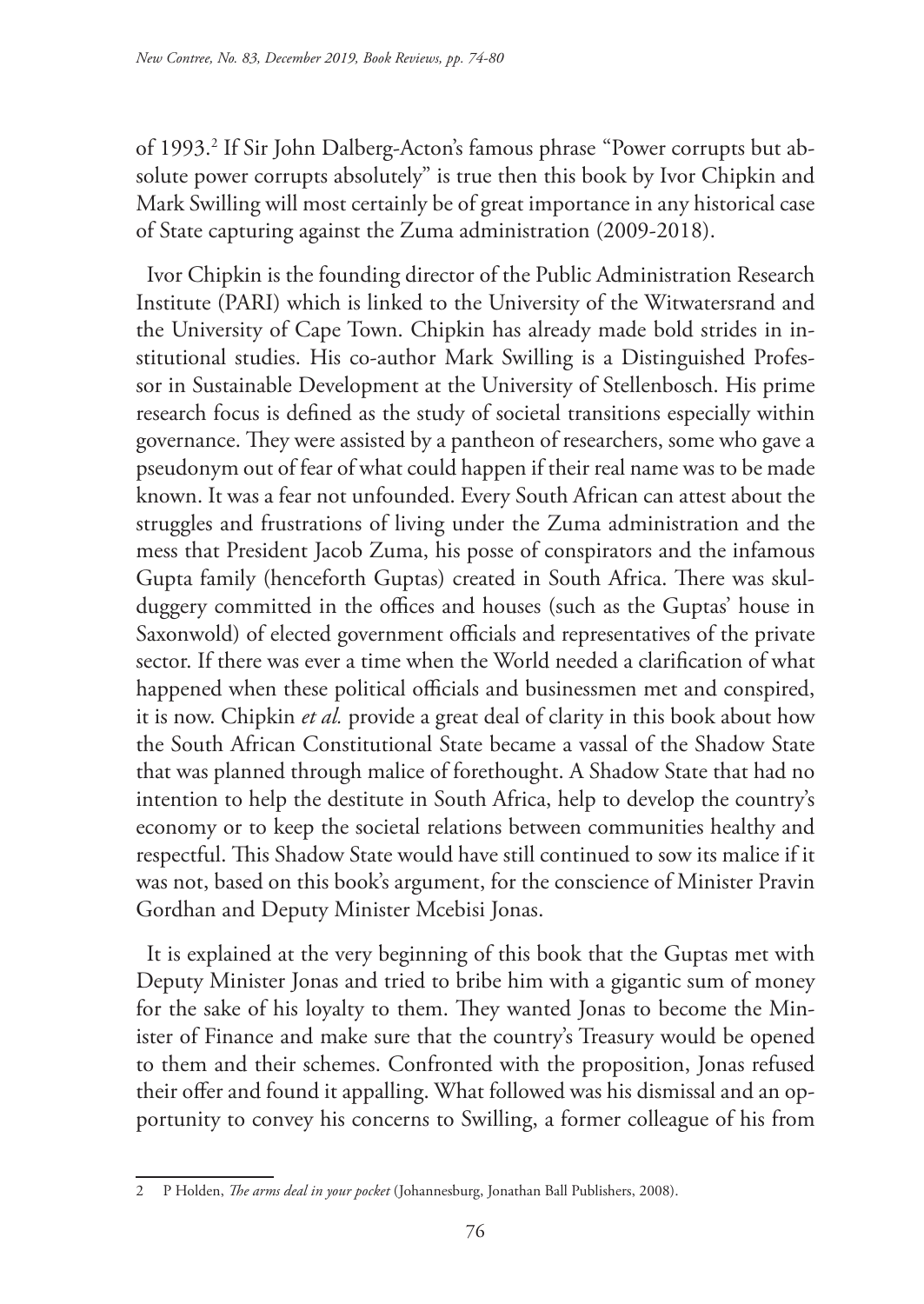the Eastern Cape, and soon the urgency to make the dealings of the Shadow State known to all and sundry became apparent.

PARI subsequently released a report on the information that was obtained from people that were willing to speak. The report was titled: *The Betrayal of the Promise* and can still be downloaded from PARI's website. This report was only the beginning. This book is the obvious and logical consequence in which the authors could further unpack the Shadow State in an understandable and well written narrative.

The origins of the Shadow State is the focus of the first chapter. Here the authors clearly create the difference between what is corruption and State capturing. Maybe it is forgivable that the mainstream media did not indicate to the public that the economic crimes that were truly committed during the Zuma administration was not plain corruption but a heinous economic crime known as State capture. An economic crime that has had and will continue to create severe social-economic issues in South Africa for the duration of the first half of the  $21^{st}$  century. If social justice is the key ideal in the present time, then the guilty parties of State capture deserve to face the full brunt of the Justice system. This book will help any researcher and member of the reading public to see why such a bold statement can be made.

The first chapters of the book also explain the different factions within the ANC and within the South African government concerning State capture. The constitutional transformers wanted to change the political dispensation of South Africa and make use of the ANC government's economic policies to uplift the impoverished Black South African communities. The radical reformers on the other hand wanted to make use of the same economic policies but with another goal in mind.

It was their plan to utilise the tenders and the procurement process within State-Owned Enterprises (SOEs) for their exclusive benefit. Also the filling of vacancies in the SOEs with people who were closely-tied to powerful figures such as Zuma and the Guptas was part of the radical reformers' strategy. No proper, fair and transparent processes were to be followed and if anyone complained, especially someone from a minority group, it seems that they would have been dealt with severely. State contracts and jobs were the province of people who were indebted to Zuma, the Guptas and their brokers for the sake of keeping their loyalty for when it was needed. Like a true Mafia-like system, tenders through what was called preferential procurements (an old trick by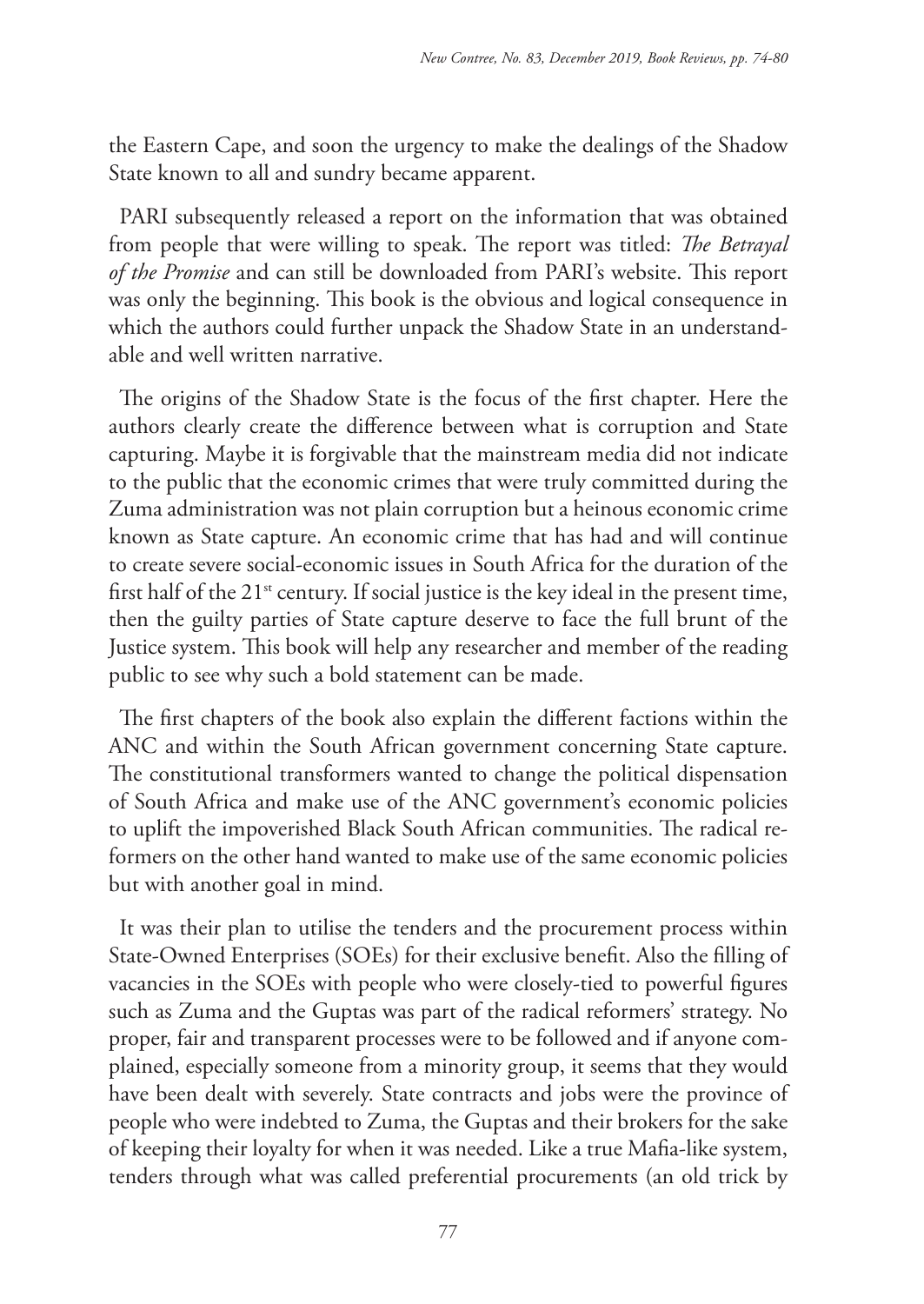South African governments) would be used to enrich only those who were close to Zuma and his posse. The Guptas did not only knew this but relished in the possibilities of making use of South Africa's racial-orientated economic policies (again an old trick by South African governments) to increase their fortunes.

The Guptas (Ajay, Tony and Atul) were poor Indian citizens who arrived in South Africa in 1993, just before the ANC was elected into power. Operating within the Information Technology (IT) industry they were able to worm their way into the confidence of several ANC politicians, including Jacob Zuma. Soon a string of new companies, even shell companies, were created to obtain government tenders with inflated amounts as its reward. It is in the third chapter of the book where this systematic approach to obtaining tenders and inflating the prices are showcased. Aiming for government tenders in Transnet, PRASA and Eskom the Guptas were able to either obtain a tender with their own companies or with companies in which they had the largest amount of shares. The Guptas made sure that family members of Zuma or other influential people were directors in their companies. A prime example is Duduzane Zuma, the son of the former president, and his role in the company Tegeta Exploration and Resources. It was Tegeta that received large amounts of money from Eskom to buy the Optimum Mine and this major case is concisely and masterfully described within this book. What becomes apparent is the malice of forethought on how every single contract by a Gupta company was obtained by making use of the ANC government's economic policies. For example, it was expected for international companies to subcontract local businesses. Surely it is a useful contract stipulation when specific parts need to be manufactured in South Africa for the use of SOEs, for example the trains and locomotives that both Transnet and PRASA bought for public transportation. The Guptas were able to swindle their way into becoming the local producer for international companies who obtained State tenders. Through the manufacturing of goods, for example with their VR Laser Company, and also in financial and management services, for example their company Trillian Asset Management, the Guptas were able to reap the benefits of State tenders. The fact that the Guptas influenced the decisions to whom State tenders should be given to is where the criminal element of the narrative is to be found. Not only did the Guptas influence the appointment of cabinet ministers but also to which companies SOEs' executive boards should give tenders to. Naturally to a company which they, the Guptas, established or had shares in.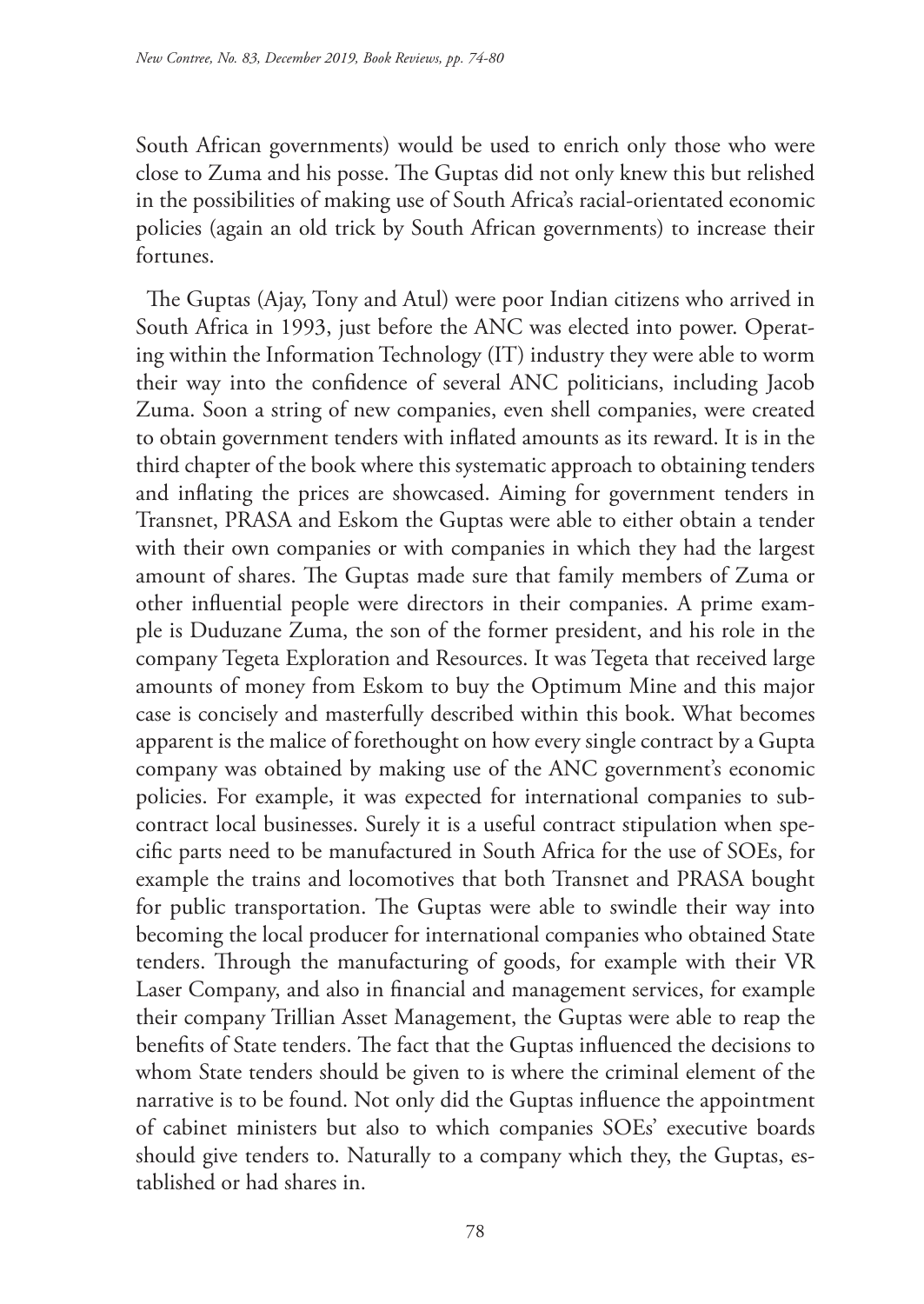The Guptas had a sinister spider's web of companies which had a regiment of supporters in the private sector and within government, even in the cabinet. By the end of the third chapter of the book, the reader will be convinced that during the 2010s, there were in effect two South African states and it is hard to believe that President Zuma was in control of either. The Guptas could ignore statements from the Treasury when their Denel Asia deal was called out to be illegal. The reviewer shudders to think about the reality of patents of South African designed military equipment that was sold to the Guptas via Denel Asia that resulted in other countries obtaining it. Equally it is frightful to consider the large amounts of money that the Guptas were able to launder through their company Homix before they left South Africa in the dead of night in April 2016. In the words of Alan Paton's famous book: Cry the beloved country!

The final chapter can be seen as an analysis of the South African case of State capture that occurred during Zuma's presidency. The criminological and political theories that are explained in the first two chapters now finally find a stable understanding in the final chapter. The famous journalist Ferial Haffajee delivers the required epilogue for the book's narrative to finish. Questions about the scandalous State capturing will, however, be legion by the time a reader finishes this book. So it should be because of the fact that the scandal is not over yet. The final act is still to be played out. With the Commission of Inquiry still not finished and no person being imprisoned for their part in the State capturing process, even though some have been humiliated in public, this book is the necessary reading material before the lights are dawned on the public stage for the final act to be played out.

The only issue the reviewer has is the lack of images of the relevant people and companies which are mentioned in the text. Though the same names are mentioned regularly, images will make it easier for any reader to remember how all of the relevant people were linked together in the capturing of the State. The brief explanations of key terms are indeed useful as is the graphics which indicate the brokerage system that was used and how the Guptas laundered the money from tenders (tax money I should add) through their range of companies.

Given the contemporary nature of this scandal it is understandable why the writers lean a great deal on the articles and commentary of specific South African newspapers. A collection of documents were obtained from people who were privy to the State capturing process but it is obvious that more docu